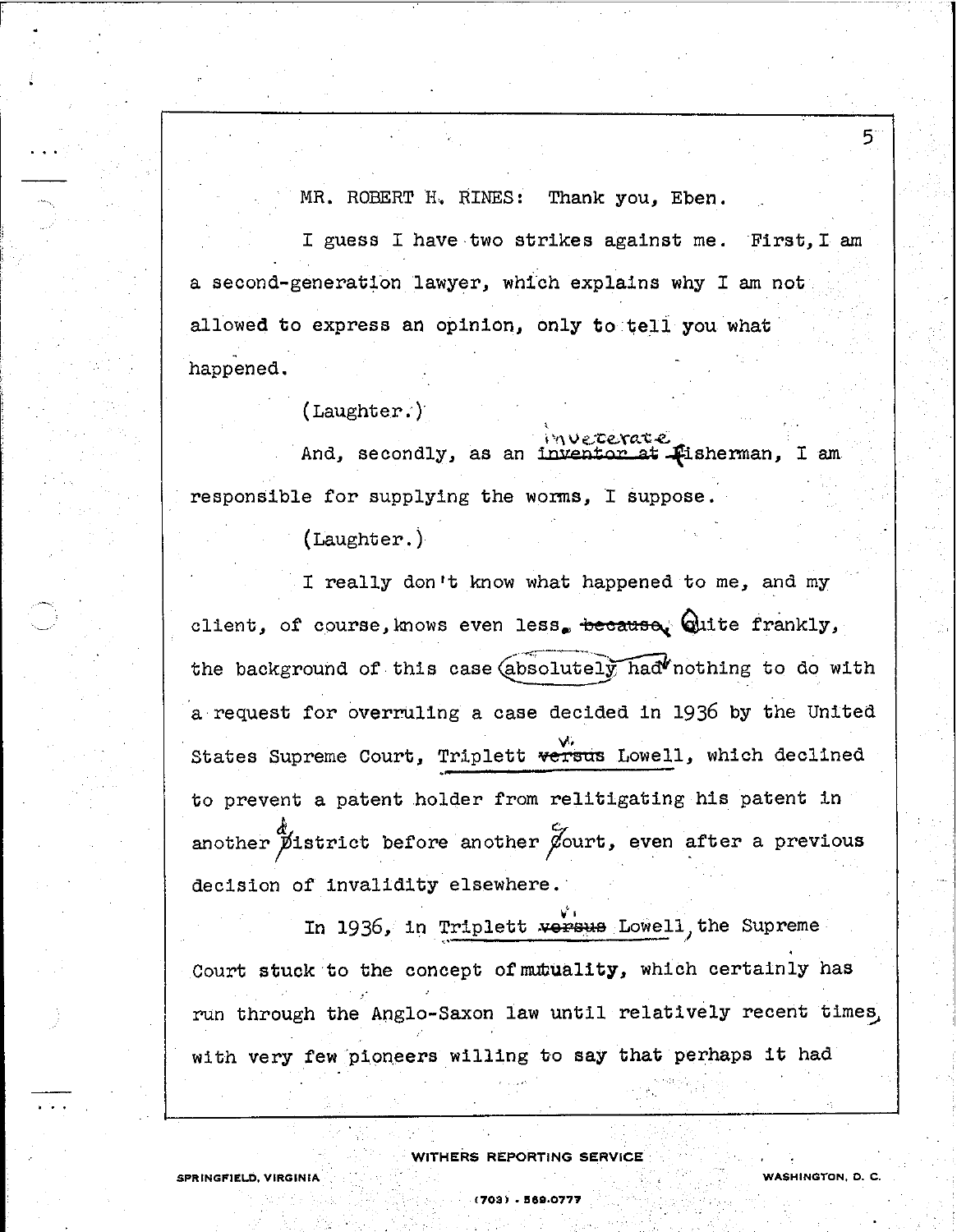outlived its usefulness or had no reason in the first place. in pringing in thought the second suit against a second defendant, was not suing the same party. $\bullet$ the other side, the strict rules of res judicata did not the patents e apply' and ) a right, said Triplett <del>versu</del>s Lowell, to try again against another defendant. The parties were not the same. And the defendant in the second case was not entitled to plead res judicata or some other kind of estoppel because he had not peen a party or in privity with the defendant in the first case.

As you are all aware, in the intervening years since 1936, there has been great hostility to the concept of patents, no matter what the judges may say in their decisions. For those of us engaged in the practical side of enforcing patents, the time is long since past when we should pretend it is otherwise.

And of recent years) the so-called Presidential· Commission and other bodies, including the Department of  $char$  TO Justice, have been hankering for the idea-of depriving patentees of this right of a second or a third or a fourth

WITHERS REPORTING SERVICE

SPRINGFIELD, VIRGINIA

SIC

.. .

**WASHINGTON.. D, C.**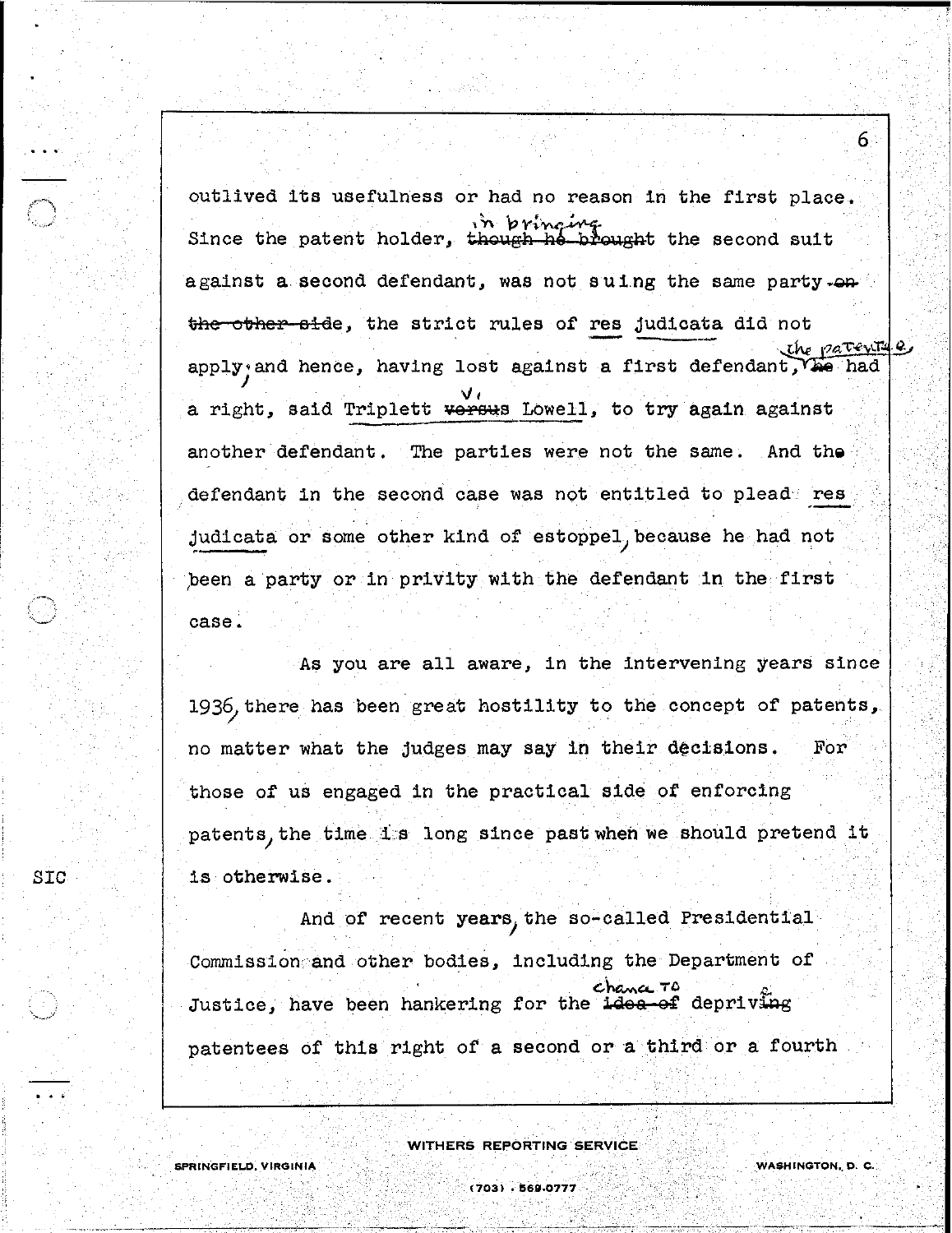bite of the pie. Certainly, for a very valid reason, they were all concerned with reducing the number of suits,  $\alpha \wedge d$ clearing the dockets. But certainly  $-$  and let's not ignore it  $\ell\omega$ . let's face up to it  $-$  because of the hostility to patents and to patentees.

And this case is exemplary of a situation. that بالمصمام While learned writers and lawyers have written about Blonder-Tongue already, in certain aspects they have not underlying threes

spoken frankly about what I view as the real aspect.

In our petition for certiorari, we did not raise Shtuld or should not as-to uheiker the issue Should Triplett versus Lowell be overruled?. We had a situation where Bill Marshall had brought an earlier circuit, in Indiana, suit against Winegard in another/and he lost there. Then the University of Tillinois Foundation<br>came sour trial in Chicago against Blonder-Tongue and Judge Hoffman disagreed on the matter of obviousness with the Court Then the Court of in Indiana and held the patent valid. The decision of of Appeals in Indiana, having both its own pistrict Courts and that t+ Judge Hoffman S decisions before it, decided its own Court  $sc\leftarrow$ called invention Yhe cours was right, the thing was obvious, and threw the patent outy

and the Supreme Court denied certiorari.

SPRINGFIELD, VIRGINIA

Then came the Court of Appeals in Chicago and

WITHERS REPORTING SERVICE

7

(703) - 569-0777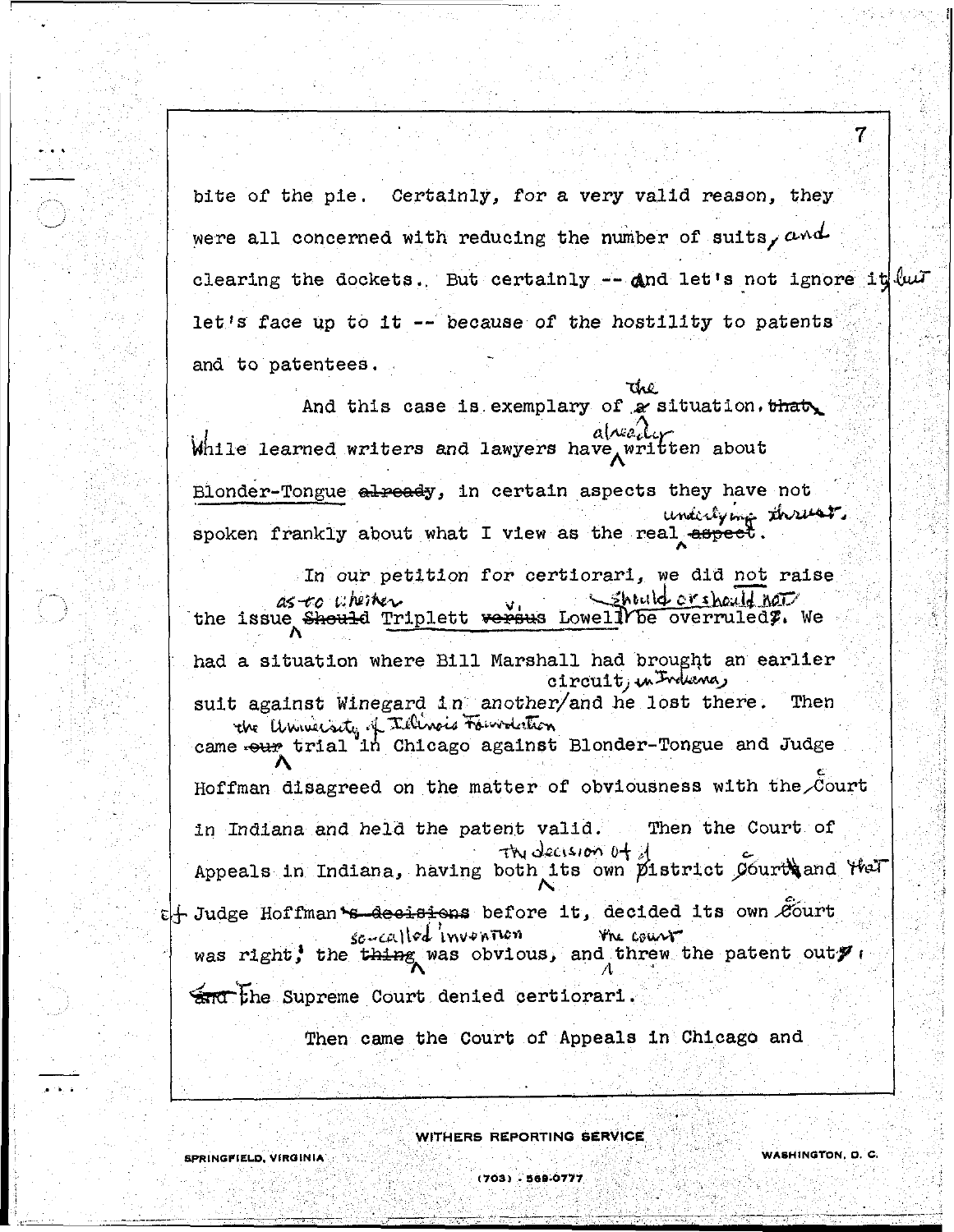holding sustained Judge Hoffman, said the patent is valid--although it threw out another patent gthat is not concerned here -for cerciorari and we applied to the Supreme Court on the basis of conflict of *C*ircuits on the same patent as to the validity, and that is how we got to the Supreme Court. W But we did not ask that Bill Marshall should not be able to maintain this suit in Illinois because he was estopped, having lost against another defendant in another circuit.

Ginstead, we raised some very serious questions, we felt, about due process of law, with a cantankerous old judge who I don't believe should be on the bench any more.

 $(\text{Laughter.})$ 

was one we're

An actual situation where one was forced to try Urial ourt without any witnesses after repeated postponements, and where there was tremendous abuse -- I don't think Bill will dispute this -- throughout the whole trial. In this situation, have come to despair of frightened, we lawyers, to gomto a Court of Appeals for せいても alwajs" mandamus because the answer is  $\omega$ , ee through the trial, due process, and then come see us. That's due process today.

Well, that's what we did and that is one reasons for this kind of litigation.

SPRINGFIELD, VIRGINIA

WITHERS REPORTING SERVICE

(703) - 569-0777

WASHINGTON, D. C.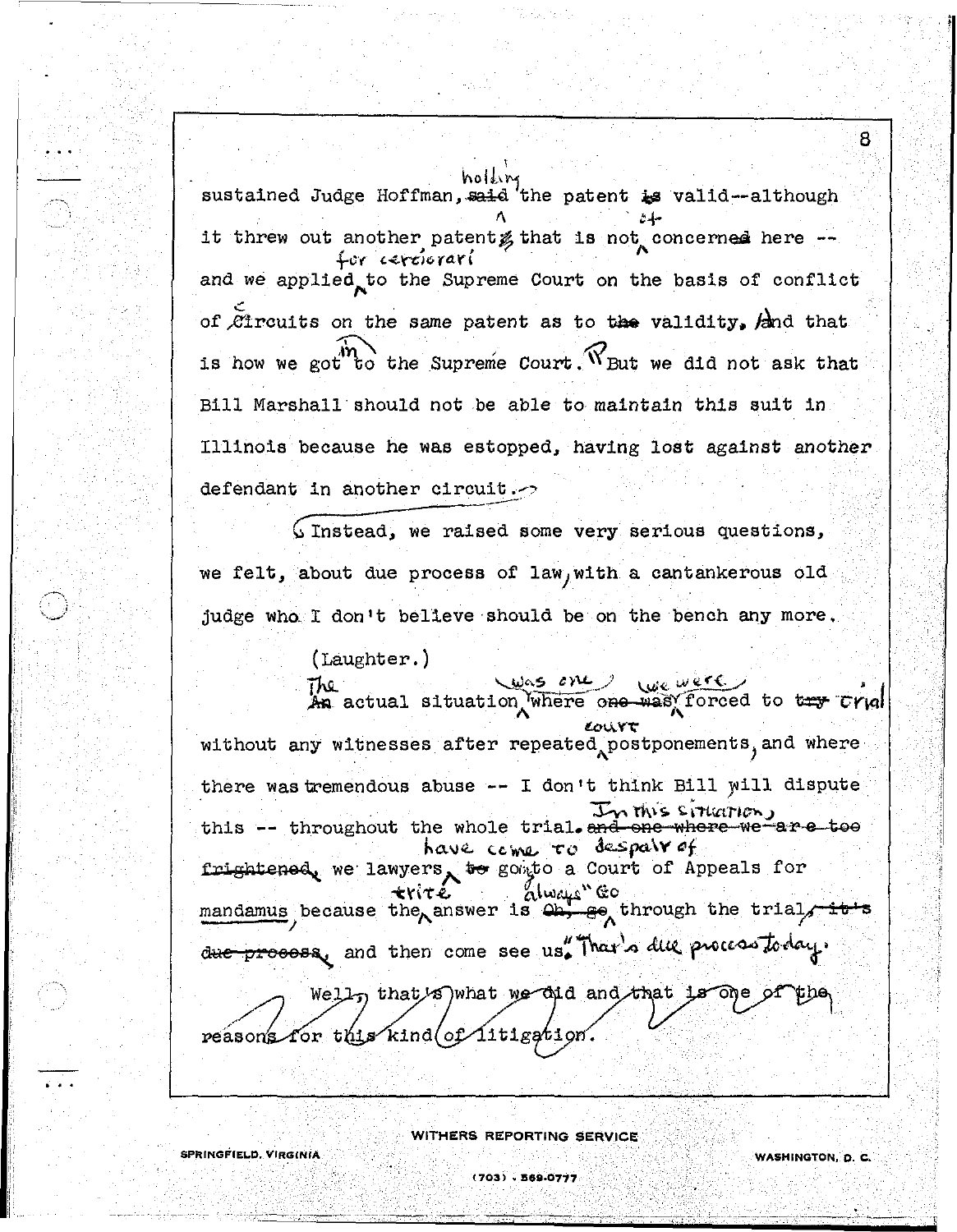amori So our issues before the Supreme Court were the validity of this patent, tests of obviousness, lack of due process so far as our own position as a defendant and as a counter-claimant in that case was concerned.

Sut spond? on its own, after having accepted this case on our petition for certiorari, the Supreme Court asked us to address ourselves to two issues, ene- Should the doctrine of Triplett versus Lowell, giving a patent holder more than one bite of the pie against another defendant, be <u>ູ</u> 2 ) overruled? And two if so, what should be the effect in this case?

Well, when the master speaks, of course you bow and  $W_{\text{We}}$ , as the petitioners, discussed this with our respond. Our client didn't They might client. He said-I-don't want to win that way. ′be` rneh responsible for money here, yest but  $\mathcal{R}$  have patents of  $\mathbb{R}$  own  $\sim$ Vereywere they saw 1 see how I got treated by Judge Hoffman -- two or three **Their** paragraphs throwing out  $\frac{t}{m}$  patent, the man never made any real and without study of it, didn't consider it, didn't apply the tests of the judge Graham versus Deere or anything else that he purported to Our chent apply with regard to the other side's patents. He says, I

WITHERS REPORTING SERVICE

 $(703) - 569.0777$ 

Einer The

Court

d yeamed up

ğ.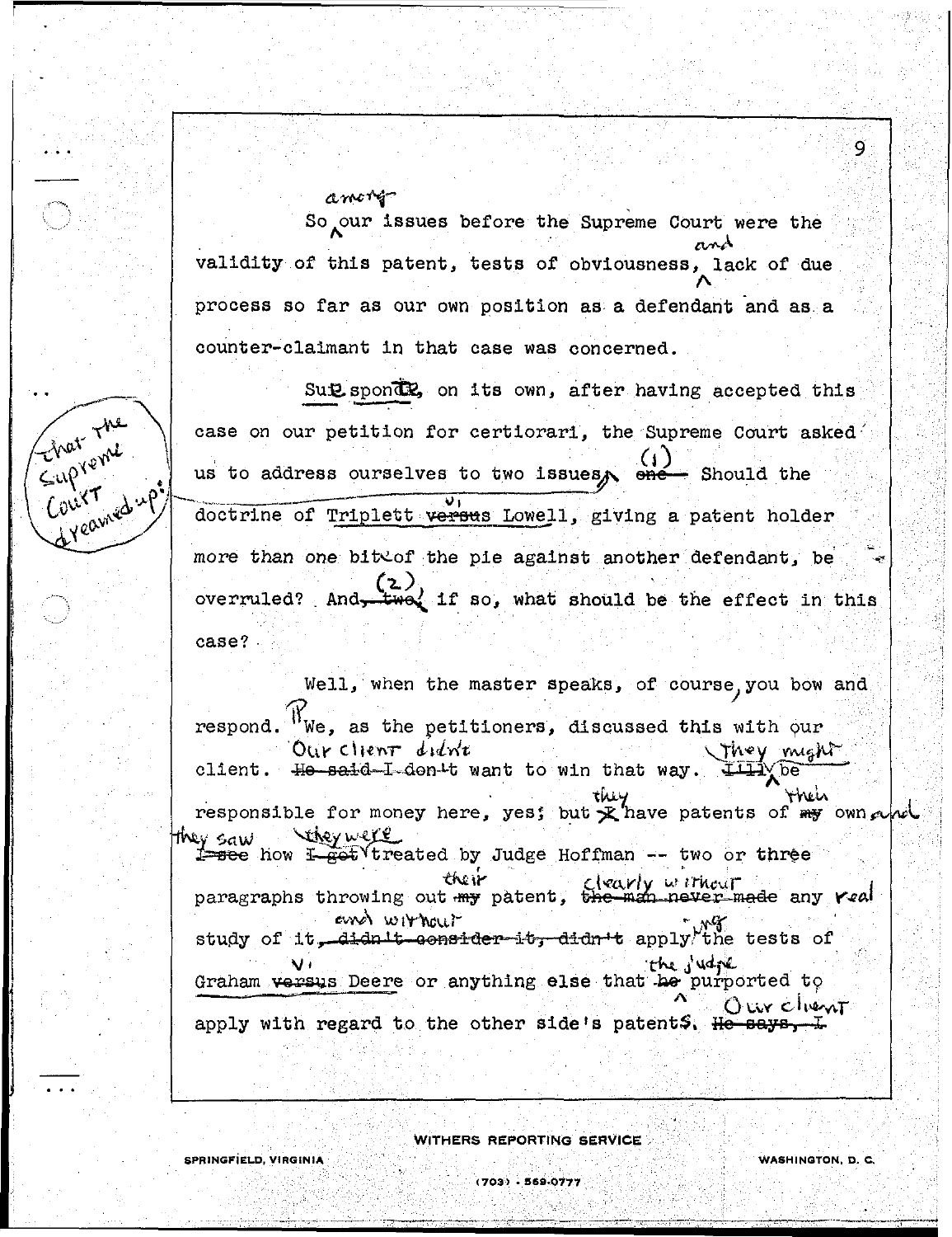~v",~ *,* kinds of circumstances, if  $\overline{f}$  am going to  $\bigwedge$ be a patent holder, Blonder-Tongue wants to support the patent  $\sum_{k=1}^{n}$  $r^{\text{val}}$ believedunder those  $\alpha$  $\sim$   $\lambda \sim$ sys tem, we don't want to win that way.

And so we answered the question of the Supreme Court No; Triplett versus Lowell should not be overruled. he has a right to test this patent against us.

I guess this kind of surprised the Justices, because Mr. Justice White, who wrote the unanimous decision, saw fit to comment that we indicated we didn't want to win that way. And if you read the decision of Blonder-Tongue **V, versus the University of Illinois Foundation, you will find** 

that the Court had to go a long way out in left field to stretch and to quote from colloquy that we had with the Court somehow to justify that it vas going to pass on this issue of  $\nu$  hether hether volus brands had the term of the state of the should should in the should of the should of the should s

r,; '.-.\, *y",* (.Ol.\.y *t"* I.i And the practical side is that it is the Justice both and without the Supreme Court, that  $\mathbf{r}$  the  $\mathbf{v}$ oither within or without the Supreme<br>they wave they wire<br>had made up its minds a long time ago that it was going to do away with Triplett versus Lowell, and this is the medium they selected to do it.

That is why you will find in this decision Justice

- ..

(703) - 569-0777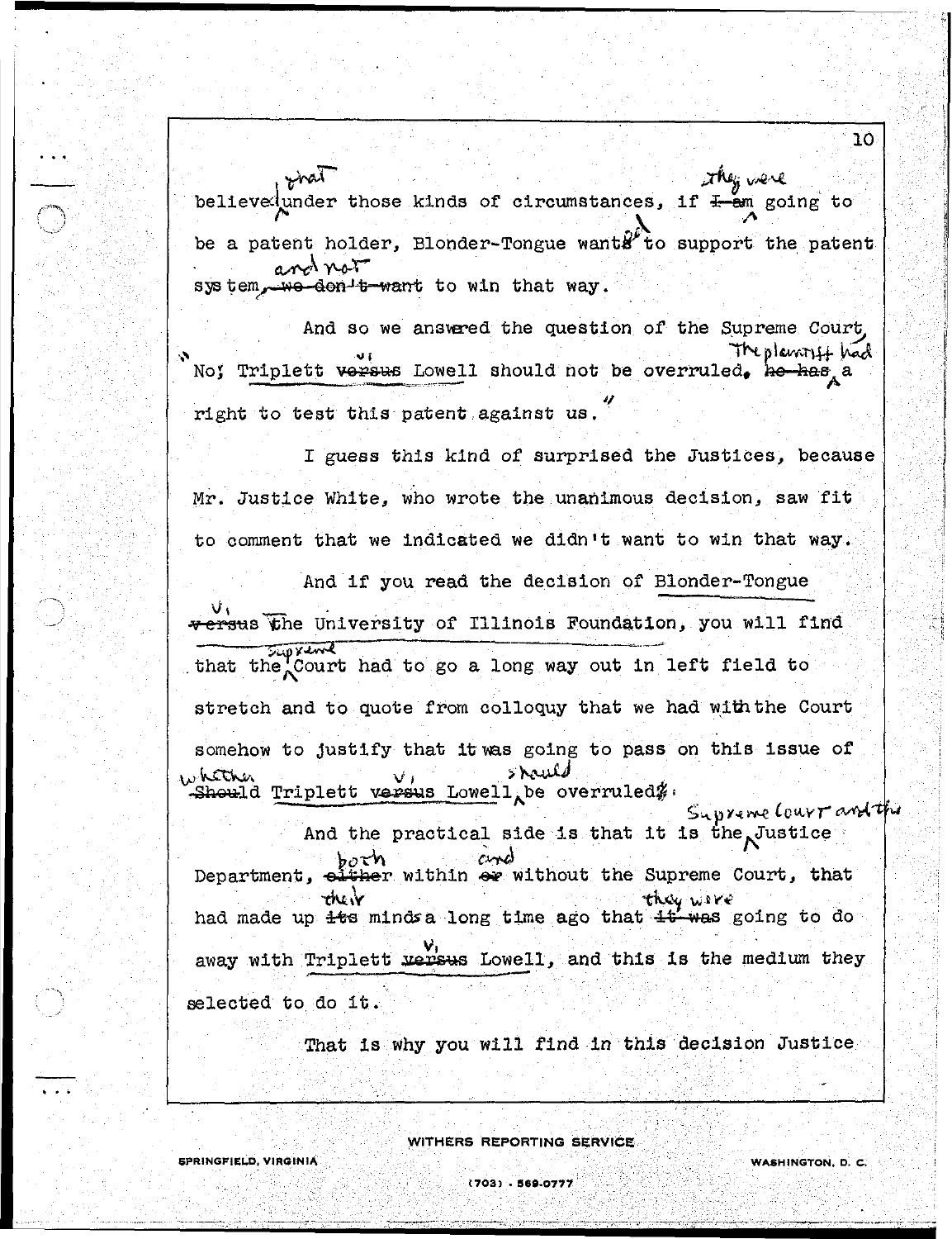find abasis White stretching all over the ball park to try to take things concluding In STANE ments that he tried to wheedle me into saying, as a basis for saying Elect  $A$ ha, the petitioner has now changed his mind and  $A$  wants. Triplett versus Lowell modified.

11

WASHINGTON, D. C.

Now, in this particular case, following excellent information supplied by a number of amici curiae, including أجهرن our Patent Law Association, including the Justice Department, something else happened that I think is a little unusual.

The proposed legislation that was set forth before Congress by the Presidential Commission's report carried provisions that Triplett versus Lowell in effect, should be overruled.

The Justice Department testified as being in favor once of this thing, let's end the litigation, we knock the patent  $p$ cit-l $\vee$ ite $\ell$ out, we're done, and the fellow is through we don't have to put up with any more litigation.

had

But, when the Solicitor General refused our request for help to get into the Supreme Court on our issues, and then, inwhich having seen our brief that we did not want to take advantage of the overruling of Triplett versus Lowell, decided he wanted to come in as amicus curiae, we opposed it, knowing we had no

WITHERS REPORTING SERVICE

(703) - 569-0777

SPRINGFIELD, VIRGINIA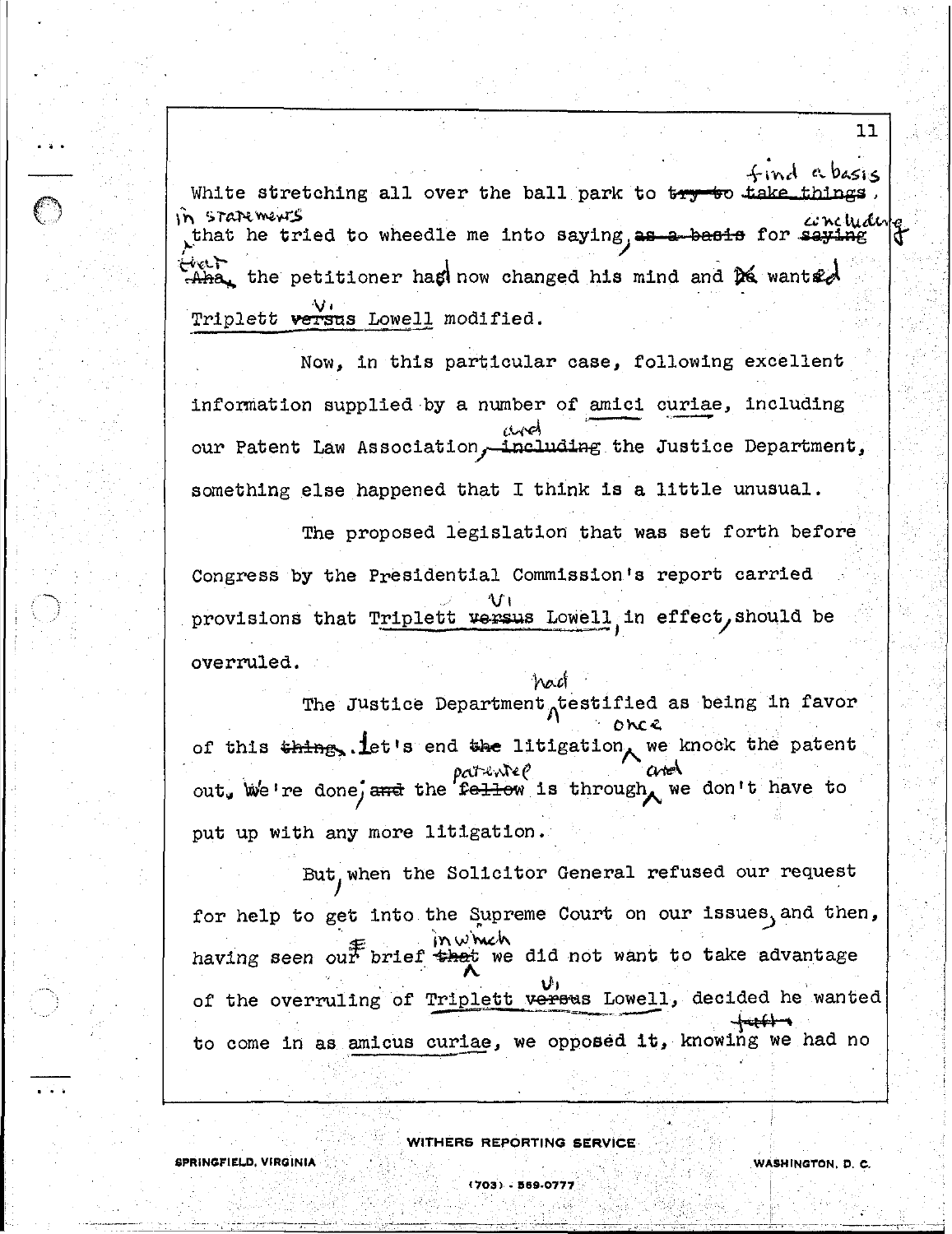12 chance at all to oppose it. because the Solicitor General, Somehow has need expert as he is in patents, of course, as is the whole Department, speaks for the United States, and the Supreme Court must listen, whether they know anything or don't know anything. They are the experts in everything. And they, of course, review every petition. pointed <sub>explainne,</sub> ete a rather sassy motion point ing out that And we w when the Solicitor General had an opportunity to support the Therights of patent system, to strengthen it, to decide about patentses aw what shall be the tests of invention, it wouldn't help get the But once  $A + b$  saw that we were for intthe Supreme Court. ていらし maintaining the strength of the patent system and giving to a  $S$ ecord patentee due process by giving him a chance to test that his  $a$   $\tau$  ceurt, particularly<br>patent in difference places where there could be differences and then only did the Department of opinion, then he comes in and, obviously, at that time, we believe, for the purpose of following the consistent policy of white ling away parentees fights up to then of the Justice Department <del>that it should be</del> Triplett V. Lowell. this Time by overruiting one bits, that s it. لاً ⊶′ And so we joined with our respondent friends in beth opposing before the Supreme Court the overruling of Triplett versus Lowell. But we did bring out why we were

WITHERS REPORTING SERVICE

(703) - 569-0777

SPRINGFIELD, VIRGINIA

**WASHINGTON, D. C.**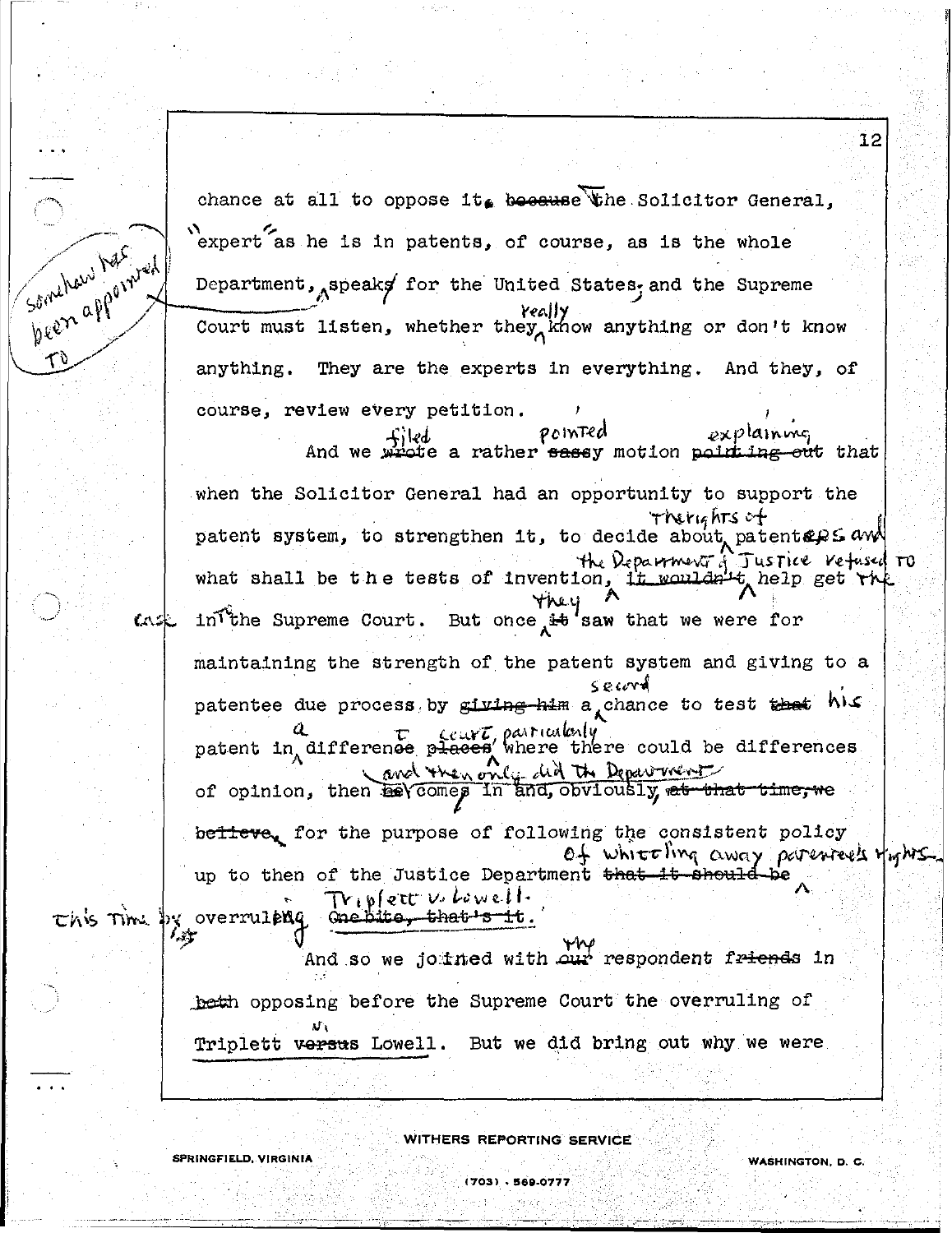opposed to it.

**SPRINGFIELD, VIRGINIA** 

they

One - There are cases, all too many in my seme experience, where the judges do not give you an honest They make up their minds before a patent case a patent case by ant decision. the ensiest  $-$  c pulpusyess got to find a way to get out of this. Section 103 is Vigue beautiful. That is the way today. Number Fwo - This was a wild case where there

 $13$ 

WASHINGTON, D. C.

wasn't even due process of law. You couldn't even have your own expert. And there were all kinds of errors committed in a generally hostile atmosphere. Now, that is rare; but it. does happen.

Humber three - There are cases, as Eben referred to, Such as the Pierce cases, where there are genuine disputes as to disficult questions of interpretation, even interpretation of law. And is the of our law objective to support the constitutional mandate af a patent Report S, WIM system, or is it get rid of the darned thing and the first one that knocks it out find this done for the rest of the court country?

> Now, this is the history behind why the Supreme Court in making its decision in Blonder-Tongue did not completely overrule Triplett versus Lowell. Instead, it cited

> > WITHERS REPORTING SERVICE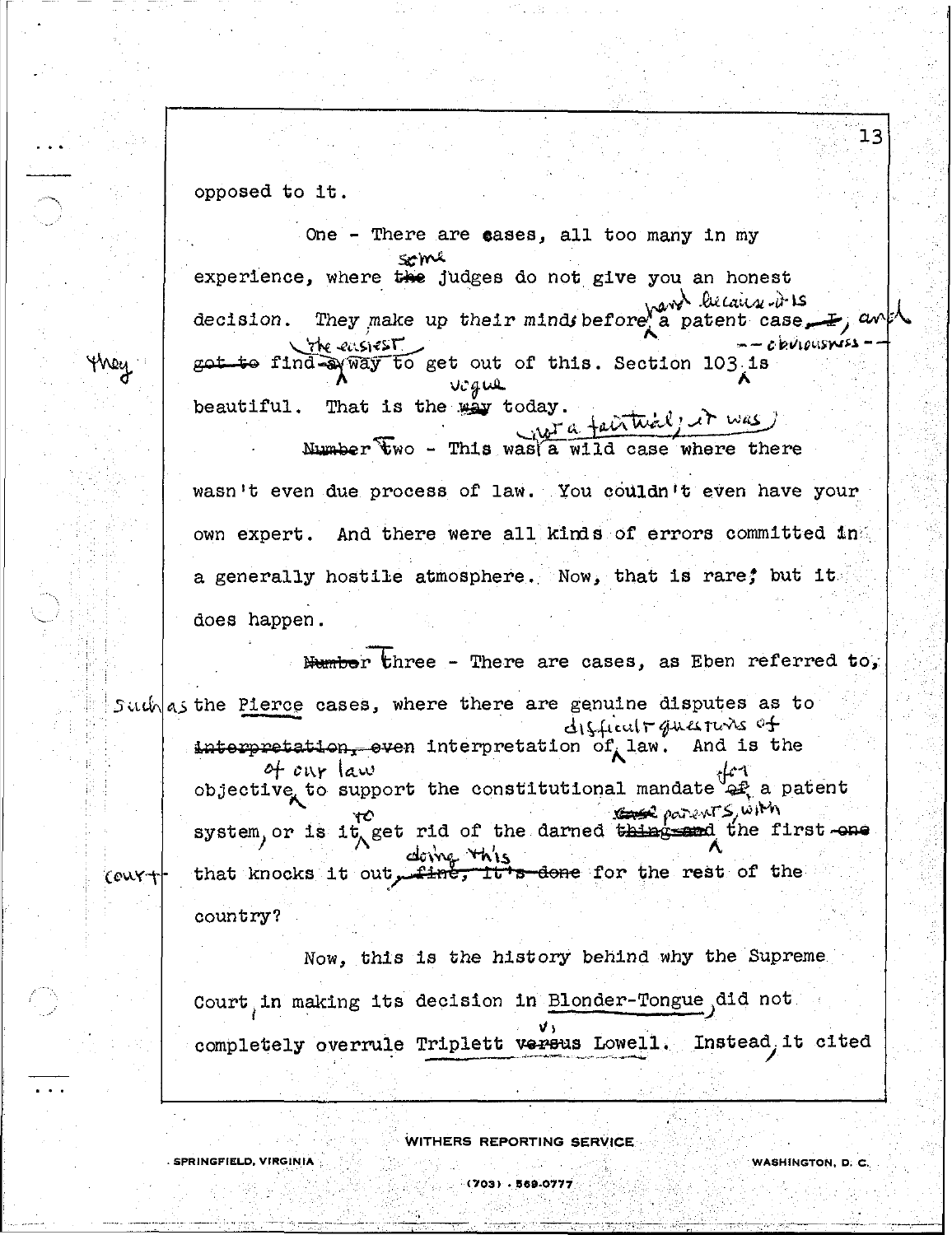two or three cases, in which estoppel should not apply a second a parenter a pare of the search and the search of the country.<br>bime when you brings a suit, having lost to in one circuit, and you bring it against another defendant in another c<del>ircul</del>'t.

insianus

## Instances was

And among those items were a full and fair trial, a right to present your own witnesses and a real day in court. Alsoi really  $\exists$ os, in those instances where the court missed  $\hat{\theta}$ xe technical understanding of what the case is all about and  $\mathbb R$  kecognizing, I think for the first time in many, many years, that maybe little fellows use the patent system as well as the big fellows, I-think, as I read Blonder-Tongue, the Court tried to put in the safeguard that  $\frac{\partial V}{\partial x}$  could have this second  $b$  it  $c$  $p$ <sub>r</sub>  $p$ <sup>2</sup>  $p$ <sup>2</sup>  $p$ <sup>2</sup>  $p$ <sup>2</sup>  $p$ <sup>2</sup>  $p$ <sup>2</sup>  $p$ <sup>2</sup>  $p$ <sup>2</sup>  $p$ <sup>2</sup>  $p$ <sup>2</sup>  $p$ <sup>2</sup>  $p$ <sup>2</sup>  $p$ <sup>2</sup>  $p$ <sup>2</sup>  $p$ <sup>2</sup>  $p$ <sup>2</sup>  $p$ <sup>2</sup>  $p$ <sup>2</sup>  $p$ <sup>2</sup>  $p$ <sup>2</sup>  $p$ <sup>2</sup>  $p$ <sup>2</sup>  $p$ <sup>2</sup>  $p$ <sup>2</sup>  $p$ <sup>2</sup>  $p$ <sup>2</sup>  $p$ <sup>2</sup>  $p$ <sup>2</sup>  $p$ <sup>2</sup>  $p$ <sup>2</sup>  $p$ <sup></sup> was vert he. for some reason you weren t given that full and complete opportunity for a full and fair trial the first time. be amplified I think this will reflect a little bit in the

discussions later on as to how this doctrine may apply where- $\mathbf{\hat{m}}$ you have declaratory judgment suits, where the patent holder the court, has not selected, he has not shopped for the favorable forum,  $\alpha$ where it may be more difficult for him to try the case and where therefore, the question may arise whether he has had a

WITHERS REPORTING SERVICE

WASHINGTON, D. C.

 $14$ 

SPRINGFIELD, VIRGINIA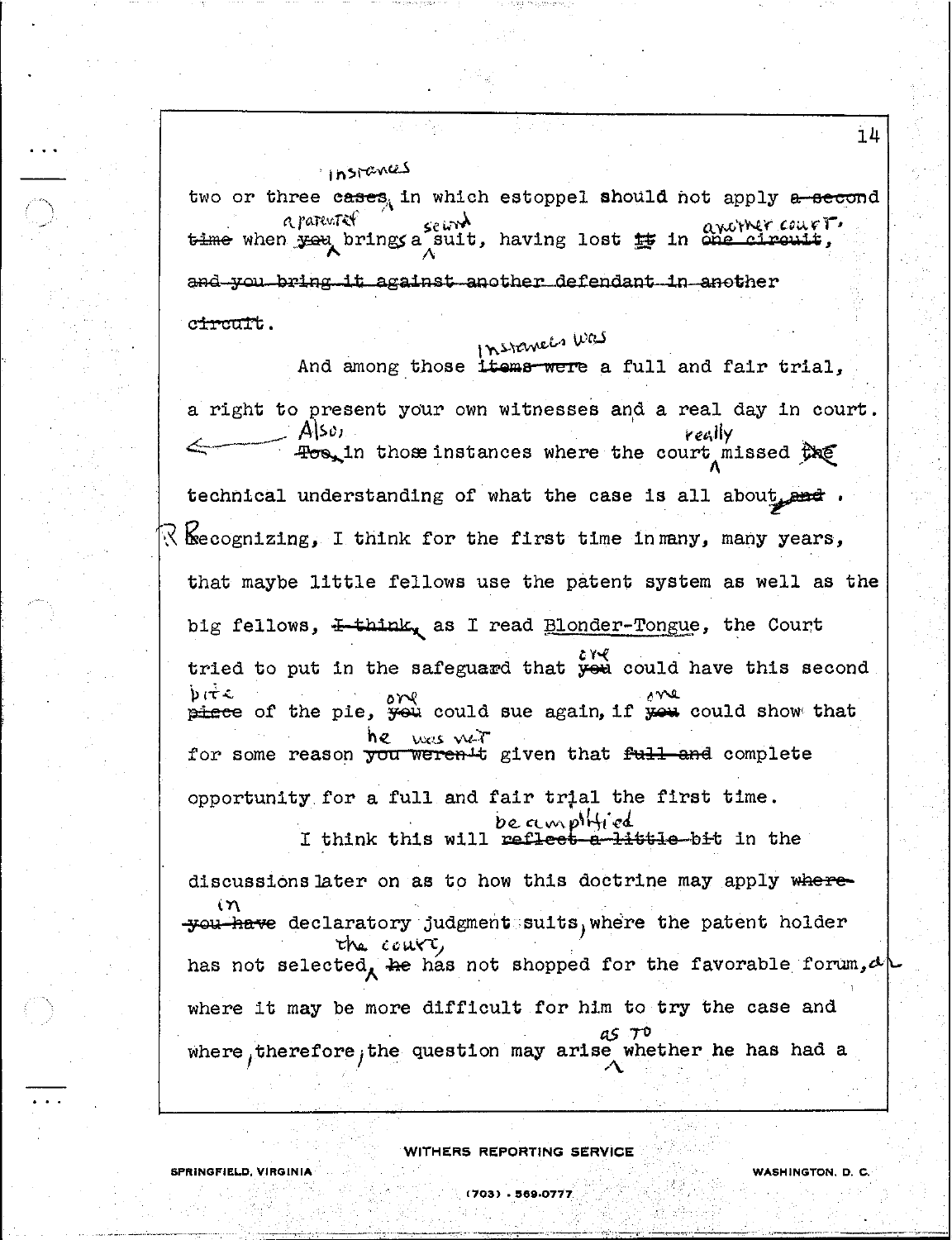eitht.,<br>too<sub>d</sub> If a person has tried his patent, there has been a full complete opportunity to present his best case the first time. Blonde<sup>r-Trage</sup>'''<br>And In this particular-case, therefore the Supreme Court at great length discussed the general modern trend started by the Bernard Case in California that mutuality is gewed for<br>not a requirement in estoppel, and sh ould not be in this case If<br>and fair trial, and he has lost it against one defendant, that's it. the next defendant has a right to plead  $\frac{4h}{h}$ , he is now  $\int_{\mathbb{R}^N}$  estopped to bring this ease against me estopped to bring this ease-against me.  $(2\kappa')^{\nu}$   $(2\kappa')^{\nu}$ 

15

But, said the Supreme Court, unlike the proposed legislation after the Presidential Commission  $\frac{\lambda_1\lambda_2\lambda_1}{\text{sub}}$  said the  $\frac{Supereme-Court, the pattern tree should have the chance to show the  $\frac{1}{2}$ .$  $i$ <sub>U</sub> it all the stoppel should not apply,  $\overline{F}$  didn't have a full and fair trial; the judges really didn't understand the technical content,  $\chi$  didn't have due process, or something of this particular character.

That is a very dangerous, dangerous tool. It may Yenderd<br>just be lip service that Mr. Justice White has done here in giving this particular opinion. It may, on the other hand, be real.

And, as will be made evident from the panel

,

WITHERS REPORTING SERVICE

**(703) . 868.0777**

**SPRINGFI£LD. VIRGINIA, WASHINGTON, D. C.**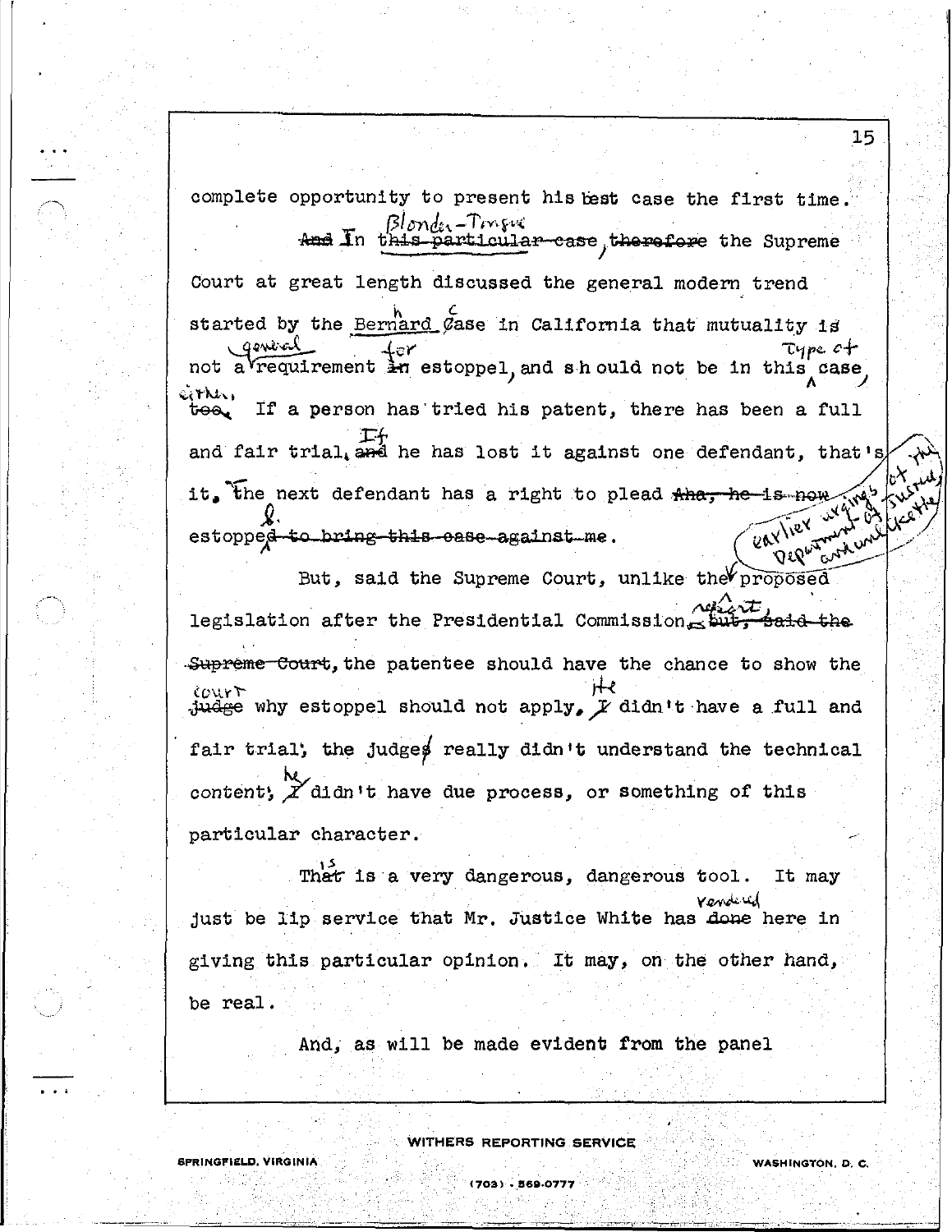discussion here later, it remains to be seen whether the federal judges use this as the excuse to stop all multiplitious patent litigation/or whether they really will use the sound judicial and honest -- honest **--** decision-making process in patent litigation, to decide whether estoppel should or should not apply.

I would further comment that Justice White in this decision, went into the economic consequences of multiplitious<br>- his r¥. idigation. I am not particularly impressed with what he put litigation. I am not particularly impressed with w ~here ana particularly when he has to answer Bill Marshall's comments about the tiny number of patent suits that are involved, even though a substantial percentage of them, something like  $14$  per cent, do involve more than  $\frac{1}{4}$  average three days of trial ef eases of this general nature though outside the patent field. • *t* limits  $f_{11}$ 

J-I-;"",iJ.y *e,o* ",~ti *by'* o!4U '''t When the Supreme Court has to talk about even if TY.<br><del>They</del> save one or two trials from messing up the docket entries of the court as something worthwhile, it is not something that impresses me (particularly).

And so I feel very much like the boxer who between

rounds)is being fixed up by the handler; and he is being

**SPRINGFIELD, VIRGINIA**  $\mathscr{M}(\mathbb{C}[\mathbb{C}[\mathbb{C}[\mathbb{C}[\mathbb{C}[\mathbb{C}[\mathbb{C}[\mathbb{C}[\mathbb{C}[\mathbb{C}[\mathbb{C}[\mathbb{C}[\mathbb{C}[\mathbb{C}[\mathbb{C}[\mathbb{C}[\mathbb{C}[\mathbb{C}[\mathbb{C}[\mathbb{C}[\mathbb{C}[\mathbb{C}[\mathbb{C}[\mathbb{C}[\mathbb{C}[\mathbb{C}[\mathbb{C}[\mathbb{C}[\mathbb{C}[\mathbb{C}[\mathbb{C}[\mathbb{C$ 

WITHERS REPORTING SERVICE

(703) - 569-0777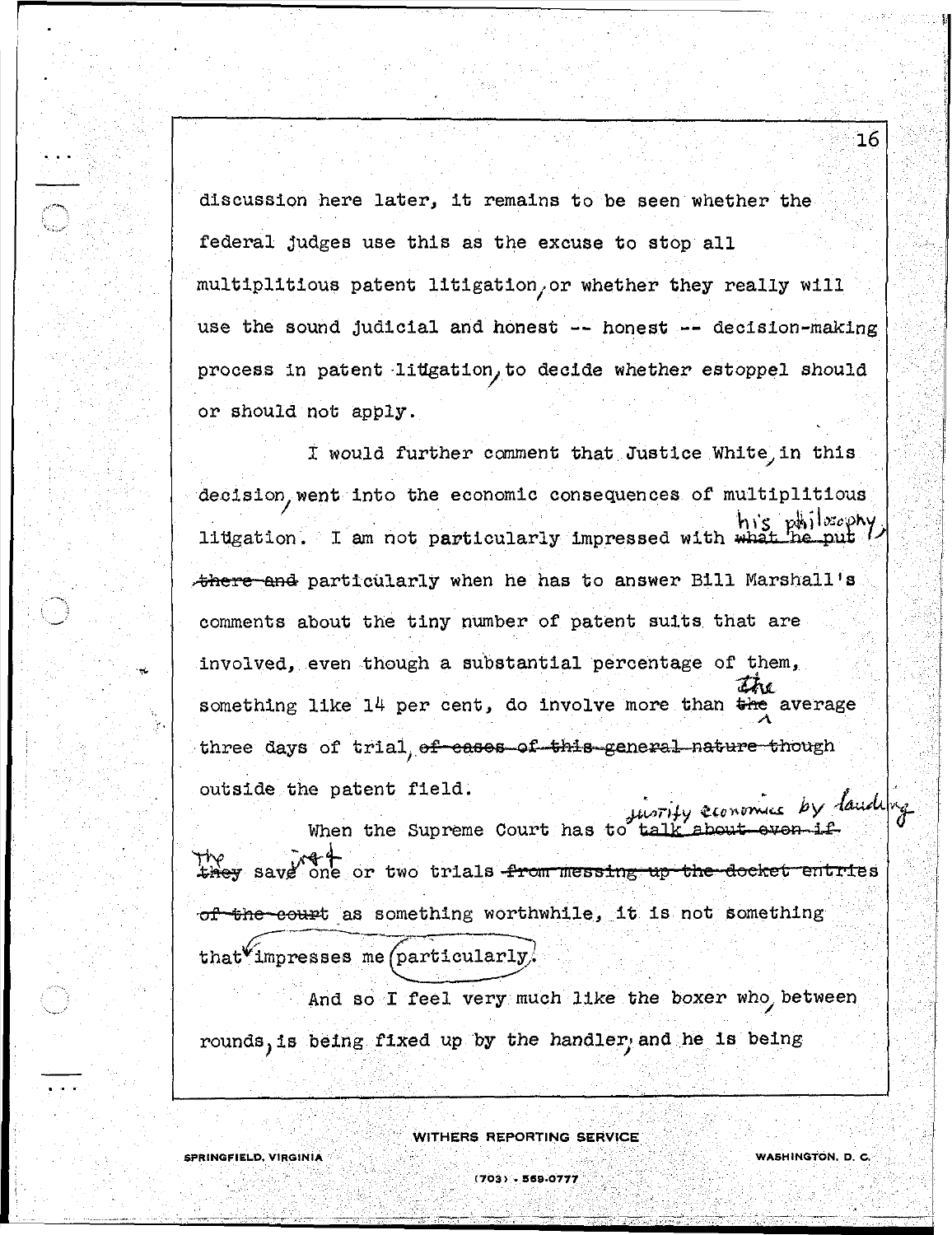assured, He isn't laying a glove on you, you're beautiful. Well, somebody, maybe the referee, is knocking the heck out of me, says the boxer.

 $(Laughter.)$ 

We didn't come in to overrule Triplett v. Lowell, either one of us; and we come out with maybe seme dangerous oreadent, or thing, maybe seme salutory thing, I don't knoww But we do come out now with an expression from the United States Supreme Court saying, in effect, that a patent holder may now in most sue once if unsuccessful in sustaining validate circumstances only have one bite of the pie, You go ahead and you bring your suit; you present your trial, and unless for some extraordinary reason you really haven't been able to evikir present the case and through no fault of your own haven't been able to get witnesses, or something of this character -- That such is mentioned specifically in the decision. Except in unusual cases of that sort and where a court completely misses the point, the whole technical issue  $\sigma$  it will be incumbent upon the patentee to prove why estoppel should not go against Try To maintain a/ why he should have that second ahance suit. him-

I understand we are going to have a question period, and I further understand that, as I said a little earlier, I

WITHERS REPORTING SERVICE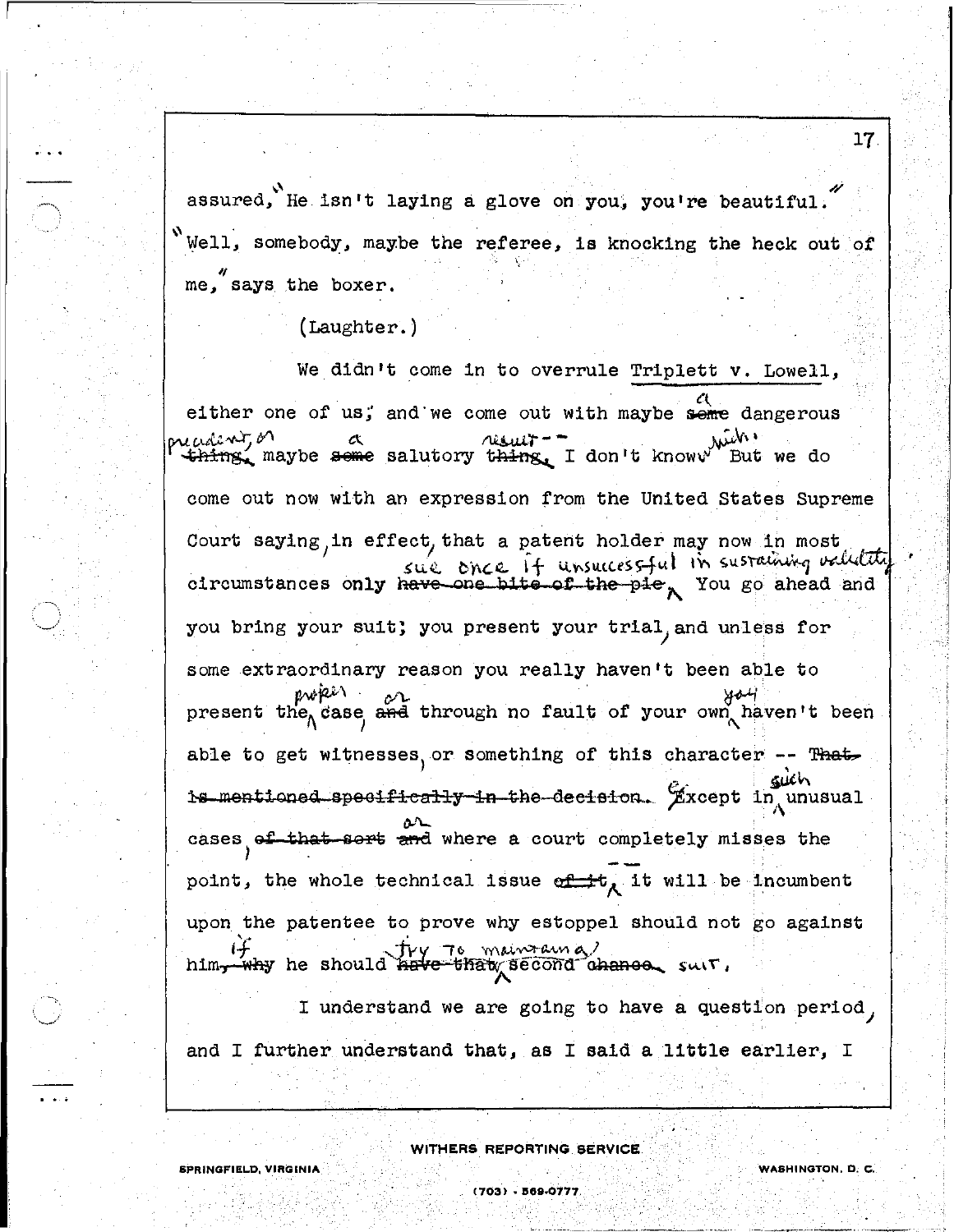am merely in this instance to set up the bowling pins, show you the ramifications of this particular decision and leave it to other speakers to carry on with different phases.

But I do want to leave you with one or two questions in mind.

The timing that is involved in a so-called final decision of a court as to the invalidity of a patent is something that has us all on edge. Here I sit as the second judge. I learn that a district court somewhere else has held the patent invalid. What do I do? Is that a final decision of the type meant by the Supreme Court? Do I have to sit and wait until a court of appeals decides that that patent was invalid; and then do I have to wait until the Supreme Court betore has denied certiorari and then do I-come in and applying estoppel?

You will learn that some of our courts have already jumped the gun, and lanything that even smells of a final decision and they can get it off their docket, they are applying Blonder-Tongue or starting to apply Blonder-Tongue,  $\mathcal{F}$ the case off their docker.

for that particular purpose.

**SPRINGFIELD, VIRGINIA** 

I do think, I do think that this is in actual

**WITHERS REPORTING SERVICE** 

(703) - 569-0777

WASHINGTON, D. C.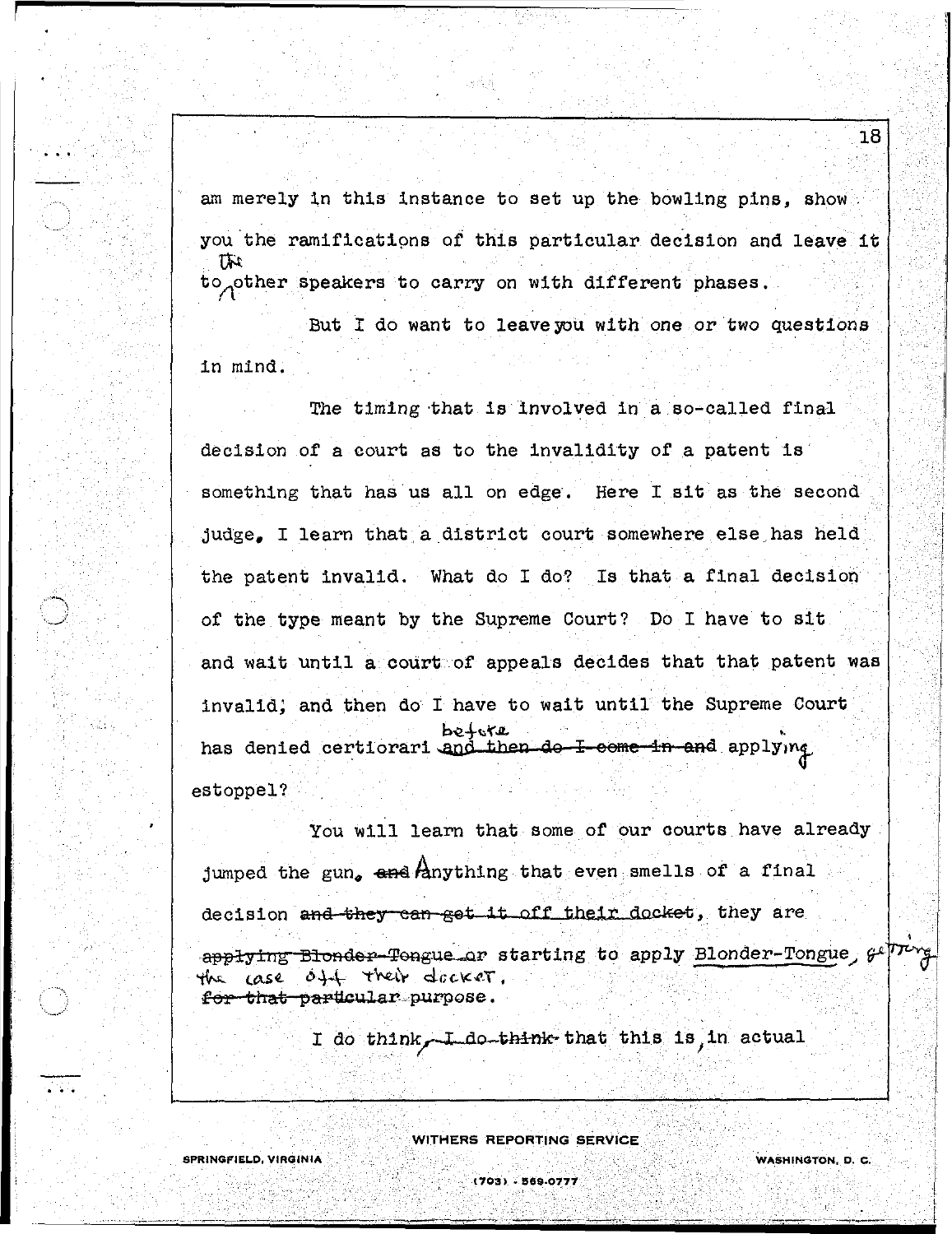Canother step in effect, a deliberate and considered policy by the United opporumity States Supreme Court to find another reason to take a whack at patents and to minimize the ability of patentees to own and control these special monopolies. Otherwise, They could have

There is one salutory effect. I think this is the in many years, <u>Blondin-Tongme</u> first time in this particular decision, that the Supreme Court has come out and acknowledged that it is going to recognize the congressional mandate that there should be patents, and it is nice to have the lip service, if nothing else.

With that, I would like to close my introductory. remarks with regard to Blonder-Tongue, except to say that I do agree with Eben Graves that in infamy or otherwise, Blonder-Tongue is now going to become a tool, I think, to lighten the burden of our federal courts in patent litigation, much as obviousness and other things have done that in the and the American inventive community past; and that the time has come if the patent bar really wants a patent system, that we have got to get political and do something about it.

 $(\text{Applause.})$ 

decided Blooder-Tongue on its merits and the question innented question.

WITHERS REPORTING SERVICE

**SPRINGFIELD, VIRGINIA**